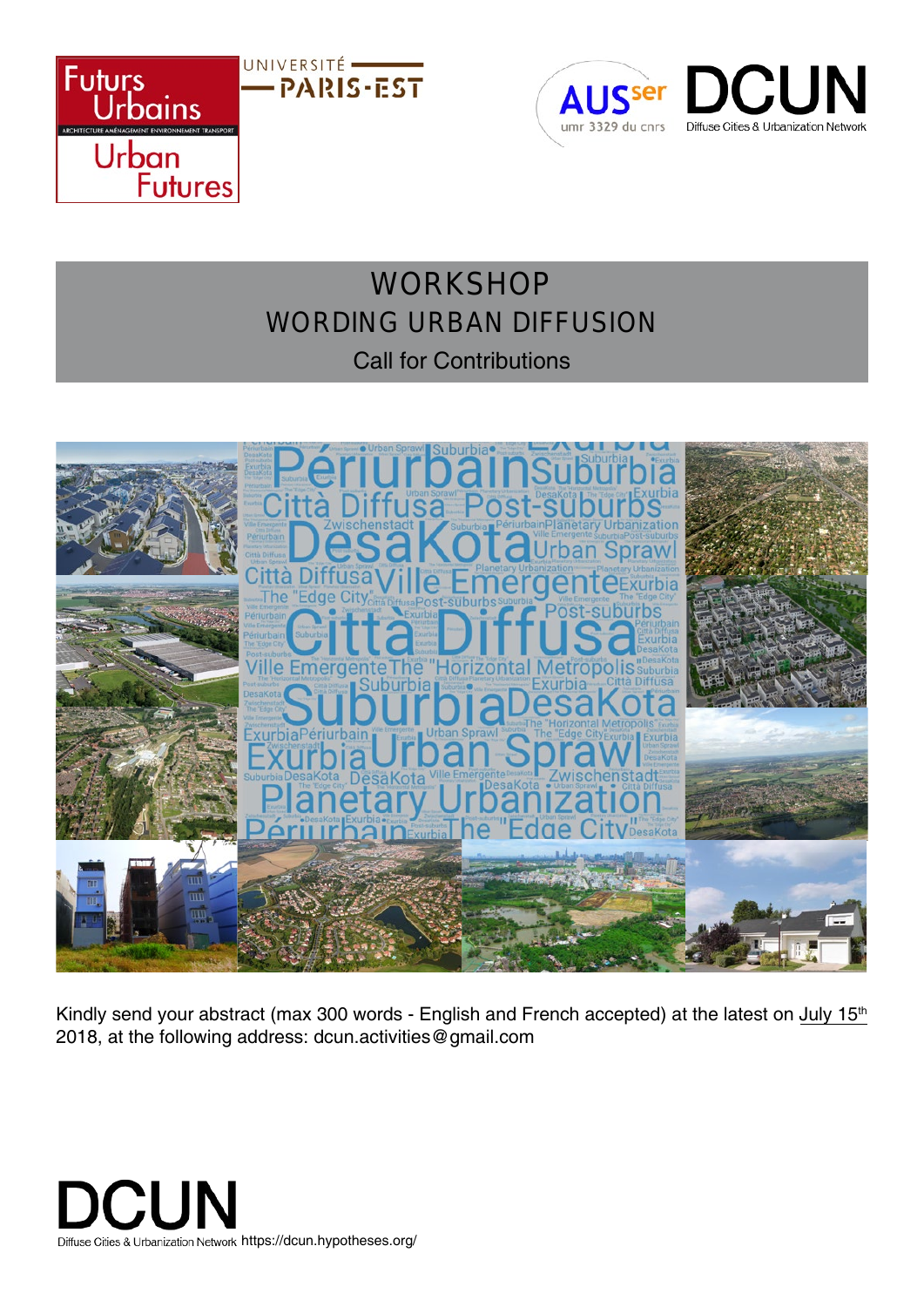# Workshop WORDING URBAN DIFFUSION

### Date : 21 November 2018

#### Organised by: Diffuse cities and Urbanization Network (DCUN) & Research group « Vocabularies of architectural and urban design across time » (CNRS / UMR-AUSSER)

Venue : Ecole Nationale Supérieure d'Architecture de Paris-Belleville (ENSA PB) 60, Boulevard de la Villette, 75019 Paris, FRANCE (Métro Belleville – Lignes 11 ou 2)

Scientific coordinators: Isabelle Chesneau (AUSser); Adele Esposito (AUSser); Joël Idt (Lab'Urba)

## Call for contributions

Drawing on different historical and geographical contexts, academic literature has produced since the 1960s a rich lexicon in various languages to analyse the global phenomenon of the territorial diffusion of urbanization. Just to mention a few: périurbain, sprawl (Gottman, 1967), suburbia (Fishman, 1987), desakota (McGee, 1989), exurbia (Nelson, 1992), Città diffusa (Indovina, 1990), post-suburbs (Phelps and Wu, 2011), Zwischenstadt (Sieverts, 2004). The reason of this prolific and bourgeoning literature in the field of urban studies is that the territorial diffusion of urbanization leads to reconsider the relationship between urbanism and territories. This workshop aims to examine this lexicon with the purpose of questioning the conceptual, disciplinary, and methodological frameworks that have oriented knowledge production on urbanization processes in different contexts and historical moments.

Contributions to this workshop can develop a range of issues, including, but not limited to:

- The theoretical background of words and concepts associated with the territorial diffusion of urbanization;

- Empirical research based on the use of meaningful words;

- Comparisons between two or more fieldworks based on the words that are used to analyse them;

- Historical and epistemological perspectives on concepts & words

- The regional and international circulation of words & concepts in academic literature, urban analyses, or policies;

- Cultural and political representations that are associated with the use of certain words.

iffusa Post-suburbs